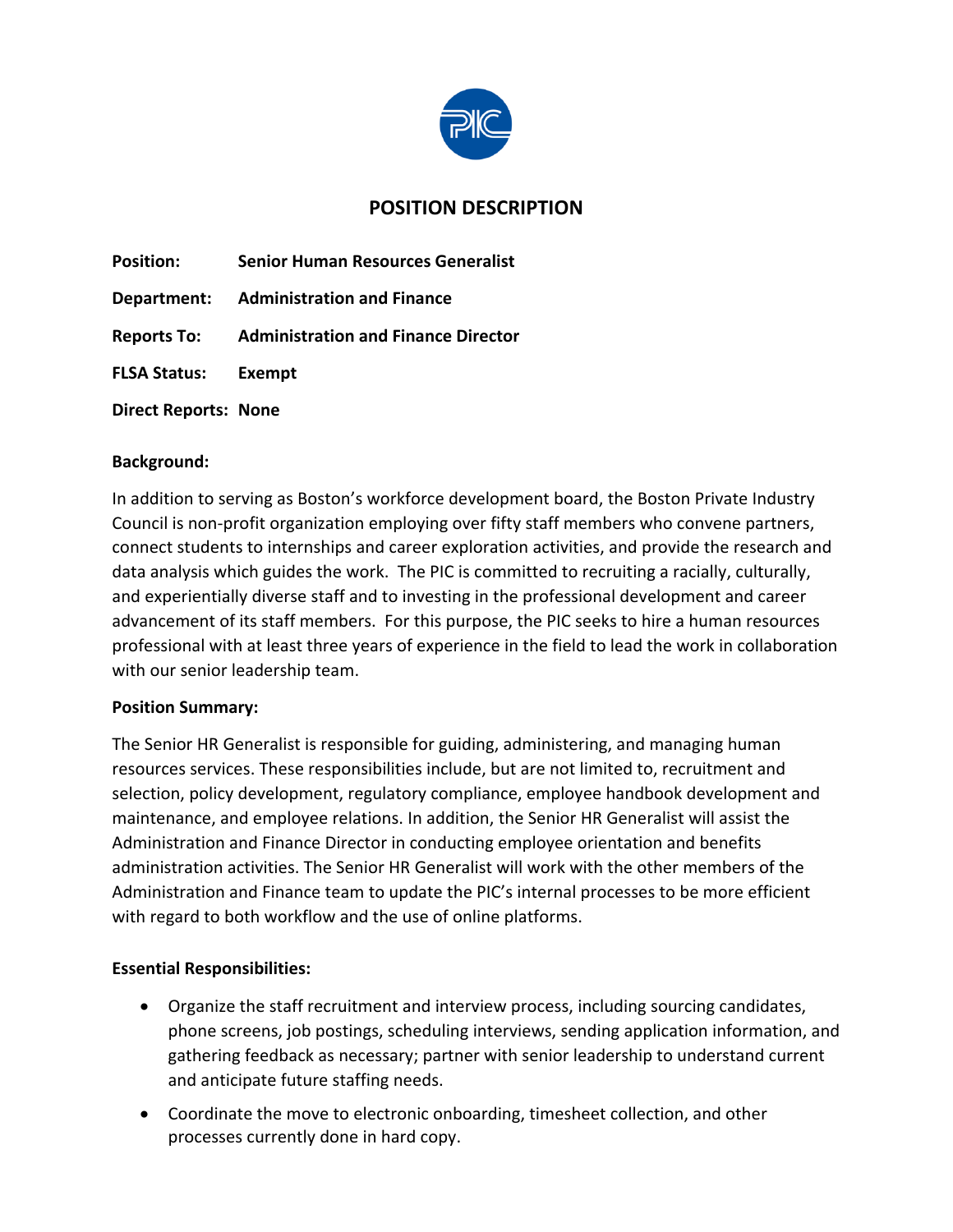- Coordinate performance management processes, including identifying tools and tracking systems; provide ongoing implementation guidance to leadership including supervisors and senior leaders.
- In collaboration with managers, identify training and professional development opportunities for staff members to develop skills of value to their current jobs and future careers.
- Work closely with management and employees to drive a positive work environment and a professional development strategy that is conducive to overall employee success.
- Serve on the PIC's Diversity, Equity, and Inclusion (DEI) Committee to ensure that DEI principles and practices are integral to the PIC's HR policies and practices.
- Be available to address employee-identified issues and to work with management to resolve problems. If necessary, conduct objective investigations and engage the Executive Director.
- Assist with the development and implementation of new employee orientation, training, and onboarding activities.
- Review and update Employee Handbook and employee-related forms to ensure forms are current and compliant, and all company related entities are using current and consistent forms. Update forms to help automate processes or make them more efficient.
- Work with the Director of Administration and Finance to conduct benefits enrollment for eligible employees and other benefit administration activities including health, dental, voluntary life, vision, flexible spending accounts, short/long term disability, and retirement plans renewals and marketing efforts.
- Manage leave of absence processes and administration and assist in the maintenance of physical and digital employee files.
- Other related duties as assigned.

## **Education / Experience:**

- Bachelor's degree, preferably in Human Resources or related discipline, and/or 3 to 5 years of progressive Human Resources experience.
- PHR and/or SHRM-CP certification preferred
- Knowledge of current employment laws and practices and standard HR policies and procedures.
- 2 to 3 years recruitment and onboarding experience.
- Experience working at a mission-driven nonprofit organization would be ideal.